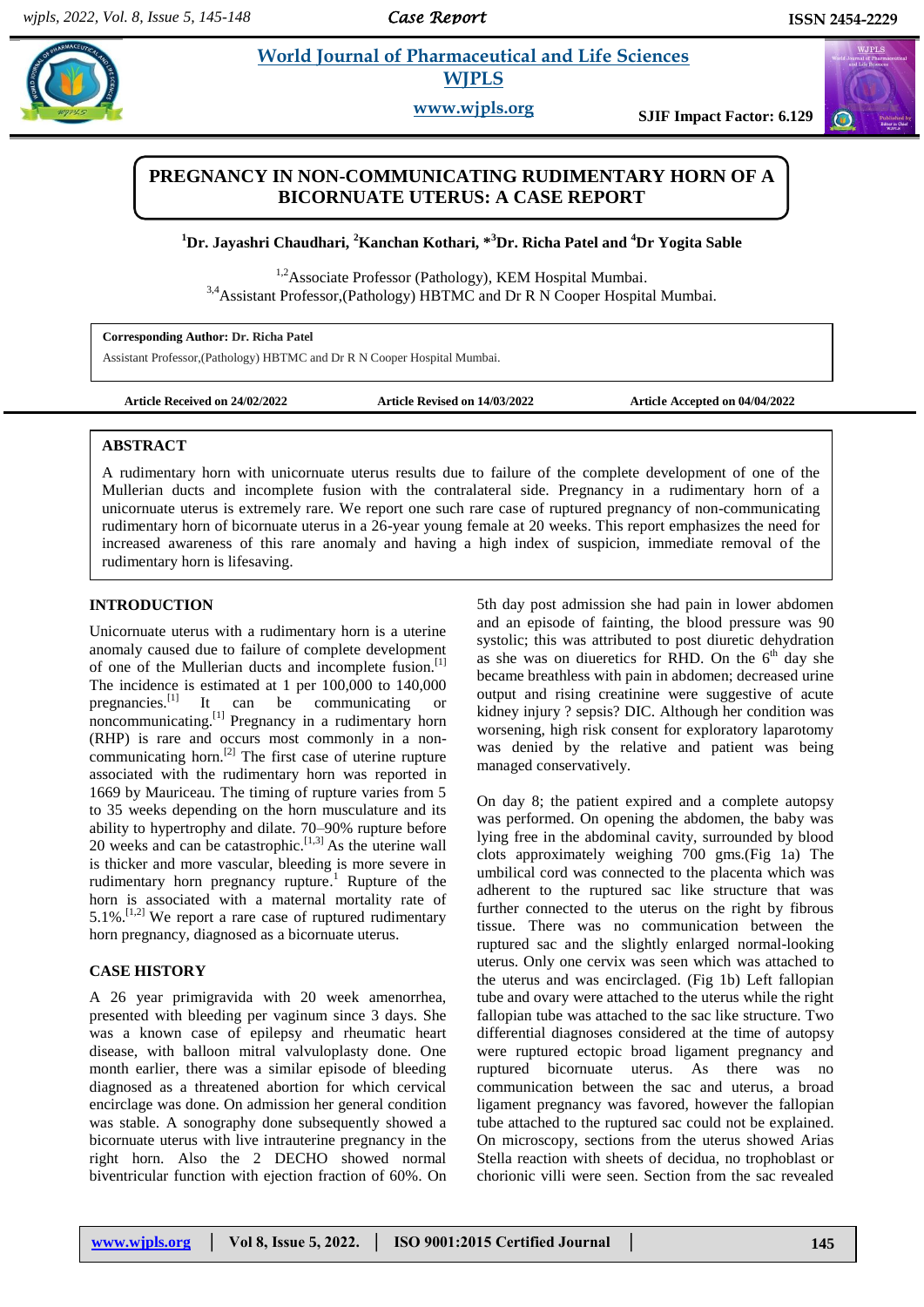blood and fibrin with admixed villi infiltrating the peripheral smooth muscles. As the sac had well organized bundles of smooth muscle in the wall,(Fig 2,) broad ligament pregnancy was ruled out and due to lack of communication between the uterus and the pregnant horn, the final diagnosis made was rudimentary horn pregnancy.

### **DISCUSSION**

The European Academy for Gynaecological Surgery has proposed new classification of female genital tract which has 6 classes.<sup>[9]</sup> Class  $0$  — normal uterus. Class I dysmorphic uterus; Ia T-shaped uterus and Ib uterus infantilis. Class II — septate uterus; IIa partial septate uterus and. IIb complete septate uterus Class III dysfused uterus, IIIa partial disfused uterus and IIIb

complete dysfused uterus Class IV — unilaterally formed uterus (formerly unicornuate uterus); IVa horn with cavity (communicating or not), IVb horn without cavity or aplasia Class V — aplastic/dysplastic uterus; Va bilateral or unilateral horn with cavity and Ib bilateral or unilateral horn without cavity or aplasia of both parts

#### **Class VI — for still unclassified cases**

A unicornuate uterus accounts for 2.4%–13% of all Mullerian anomalies.<sup>[1]</sup> Most unicornuate uteri have a rudimentary horn without communication to the uterine cavity, however the attachment of the rudimentary horn to the main uterus varies from a fibro-muscular band to an extensive fusion between the two horns where there is no external separation between them.



**Figure 1: Uterus with cervix & attached non-communicating ruptured horn. Figure 2: Gross photograph showing uterus with ruptured rudimentary horn with attached placenta & baby lying outside the uterine cavity.**



**Figure 3 and 4: H & E stained (40X) section from the ruptured horn showing chorionic villi in the haemorrhagic background, smooth muscle layer at the periphery.**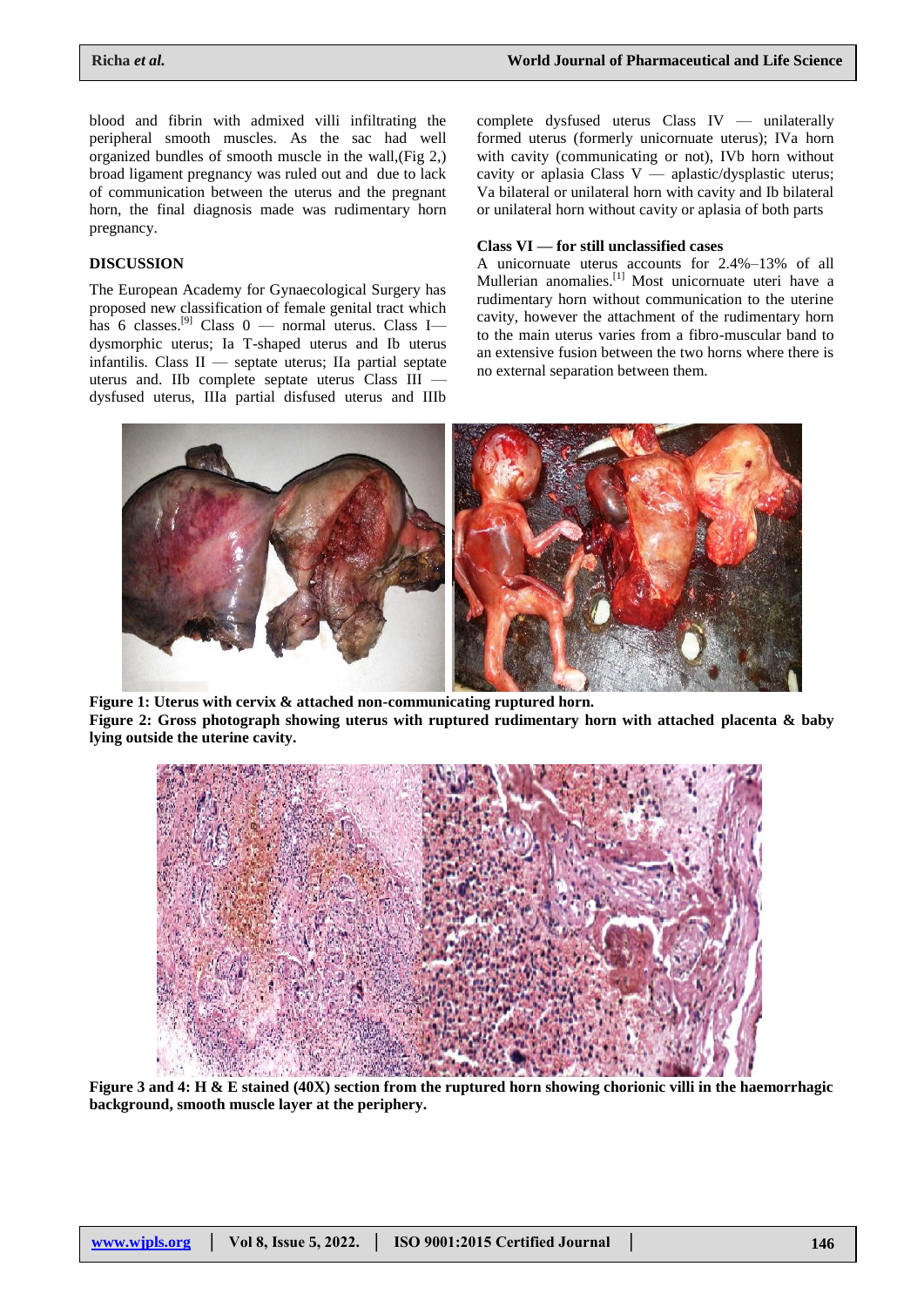

**Figure 5: H & E stained (40X) Section from communicating horn showing decasualized endometrium.**

Rudimentary horn of unicornuate uterus with may be associated with gynecological and obstetric complications like infertility, endometriosis, hematometra, urinary tract anomalies, abortions, and preterm deliveries.<sup>[1]</sup>

Pregnancy in a rudimentary horn is not as rare as thought earlier and in a review Nahum found 588 such cases with rupture occurring in  $80\%$ .<sup>[2]</sup> Few published cases of pre rupture diagnosis are also available in literature. The likely explanation for pregnancy in the non communicating rudimentary horn is by transperitoneal migration of spermatozoa through the contralateral tube. [2] Rupture during pregnancy is the most dreaded complication which can be life threatening to the mother. Early diagnosis is crucial however, there are no definite clinical criteria to diagnose this and diagnosis is often difficult as the enlarging horn can obscure adjacent anatomic structures. [2]

Ultrasound, hysterosalpingogram, hysteroscopy, laparoscopy, and MRI are diagnostic tools.<sup>[1]</sup> The differential diagnosis of RHP is a tubal pregnancy, cornual pregnancy and an intrauterine pregnancy in a bicornuate uterus.<sup>[2]</sup> Ectopic pregnancy beyond 12 week is unlikely to be tubal. An interstitial line extending from uterine cavity to the gestational sac can be seen on sonography in corneal pregnancy.<sup>[6]</sup> Variation in the thickness of the myometrium between the two horns and a large gap between the two horns favour Rudimentory horn over bicornuate uterus.[2]

*Tsafrir* et al has developed the following radiologic criteria for diagnosis of rudimentary horn *(1)* a pseudopattern of an asymmetrical bicornuate uterus, *(2)* absent visual continuity of tissue surrounding the gestational sac and the uterine cervix, and *(3)* the presence of myometrial tissue surrounding the gestational sac.[2] Sensitivity of ultrasound is only26% in diagnosing this condition and the sensitivity decreases with the advancement of pregnancy<sup>1</sup> The possibility of missing this on ultrasonography is higher in unexperienced hand.<sup>[1]</sup> Our case was misdiagnosed on sonography as bicornuate uterus. Similar cases are described in the literature.<sup>[5]</sup> MRI provides images with detailed internal and external uterine structure and is very useful in detection and preoperative planning in suspected cases.<sup>[2,6]</sup>

Renal anomalies are found in 36 % of cases and hence further workup is required.<sup>[1]</sup>

Rupture of rudimentary horn pregnancy in cases with previous normal pregnancies, are also described.<sup>4</sup> Rudimentary horn pregnancy is commonly associated with placenta accrete.<sup>[2]</sup> The thin muscular wall of the pregnant horn along with the presence of placenta accreta, further increases the risk of rupture  $2$  Rare cases of live births from RHP are described by using cesarean sections.<sup>[5,7]</sup> Primary policy of management of rudimentary horn is surgical removal, even in a non ruptured uterine horn pregnancy.,<sup>[1,8]</sup>

The usual outcome in second trimester in more than 90% cases is fetal demise.[8]

Our case emphasizes the importance of a high index of suspicion, differentiation from other more common conditions mimicking rudimentary horn pregnancy and the need for early radiologic evaluation and more sensitive modalities like MRI in suspected cases to ensure a favorable outcome.

## **REFERENCES**

- 1. Kanagal Deepa V. and Hanumanalu Lokeshchandra C. Ruptured Rudimentary Horn Pregnancy at 25Weeks with Previous Vaginal Delivery: A Case Report. Case Reports in Obstetrics and Gynecology, 2012. Article ID 985076, 4.
- 2. Avi Tsafrir, Nathan Rojansky, Hen Yitzhak Sela, John Moshe Gomori, Michel Nadjari, Rudimentary